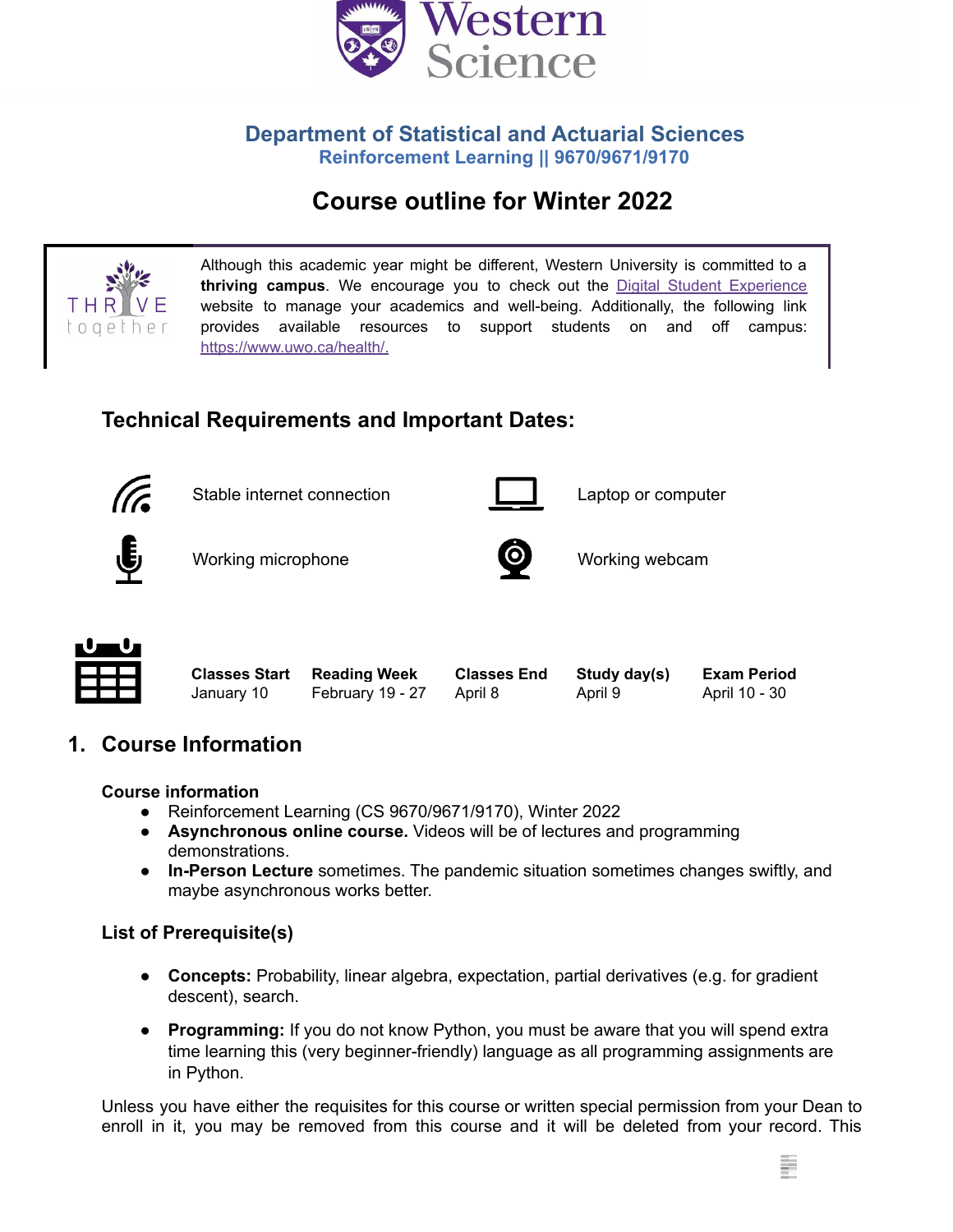decision may not be appealed. You will receive no adjustment to your fees in the event that you are dropped from a course for failing to have the necessary prerequisites.

## **2. Instructor Information**



**Scott Leith** sleith6@uwo.ca

**Course Instructor Contact Information**

**Office Hours** On request (email me for a zoom meeting)

Students must use their Western (@uwo.ca) email addresses when contacting their instructors.

## **3. Course Syllabus, Schedule, and Delivery Mode**

This course will provide a broad introduction to the foundational concepts and algorithms of reinforcement learning, one of the largest and most active areas in machine learning. The main focus will be on fundamental algorithms and their applications, and will end with an introduction to deep reinforcement learning. Knowledge of probability theory, logic, expectation, and basic machine learning principles (e.g., gradient descent) will be very helpful. The course will be taught in Python, and where appropriate certain Python features and basic elements of software design will be taught.

| <b>Type</b> | <b>Mode</b>                           | <b>Dates</b>                                                       | <b>Time</b> | <b>Frequency</b>                        |
|-------------|---------------------------------------|--------------------------------------------------------------------|-------------|-----------------------------------------|
| Lecture     | Asynchronous online<br><b>NCB 284</b> | Async throughout,<br>in-person sometimes<br>(depends on situation) | 1 hour      | Tues, Thurs<br>$8:30$ am -<br>$9:30$ am |

 $\boxtimes$  Asynchronous pre-work must be completed [2 days] prior to synchronous sessions

- $\boxtimes$  Missed work should be completed within 48 hours
- $\boxtimes$  Closed captioning will be provided on audio or video recordings

#### **Learning Outcomes**

Upon successful completion of this course, students will be able to:

- Define the core features of reinforcement learning, and explain how RL differs from other artificial intelligence / machine learning approaches.
- Determine if a given problem should be approached as a reinforcement learning problem. Compare different algorithms to select the most appropriate for a particular application/problem space.
- Implement (in code) various common/classic reinforcement algorithms from scratch in Python.
- List and define the various criteria for evaluating reinforcement learning algorithms (e.g., regret, sample efficiency, sample complexity, …).
- List and define the major weaknesses and complications that come with a reinforcement learning approach (e.g., sample *in*efficiency).

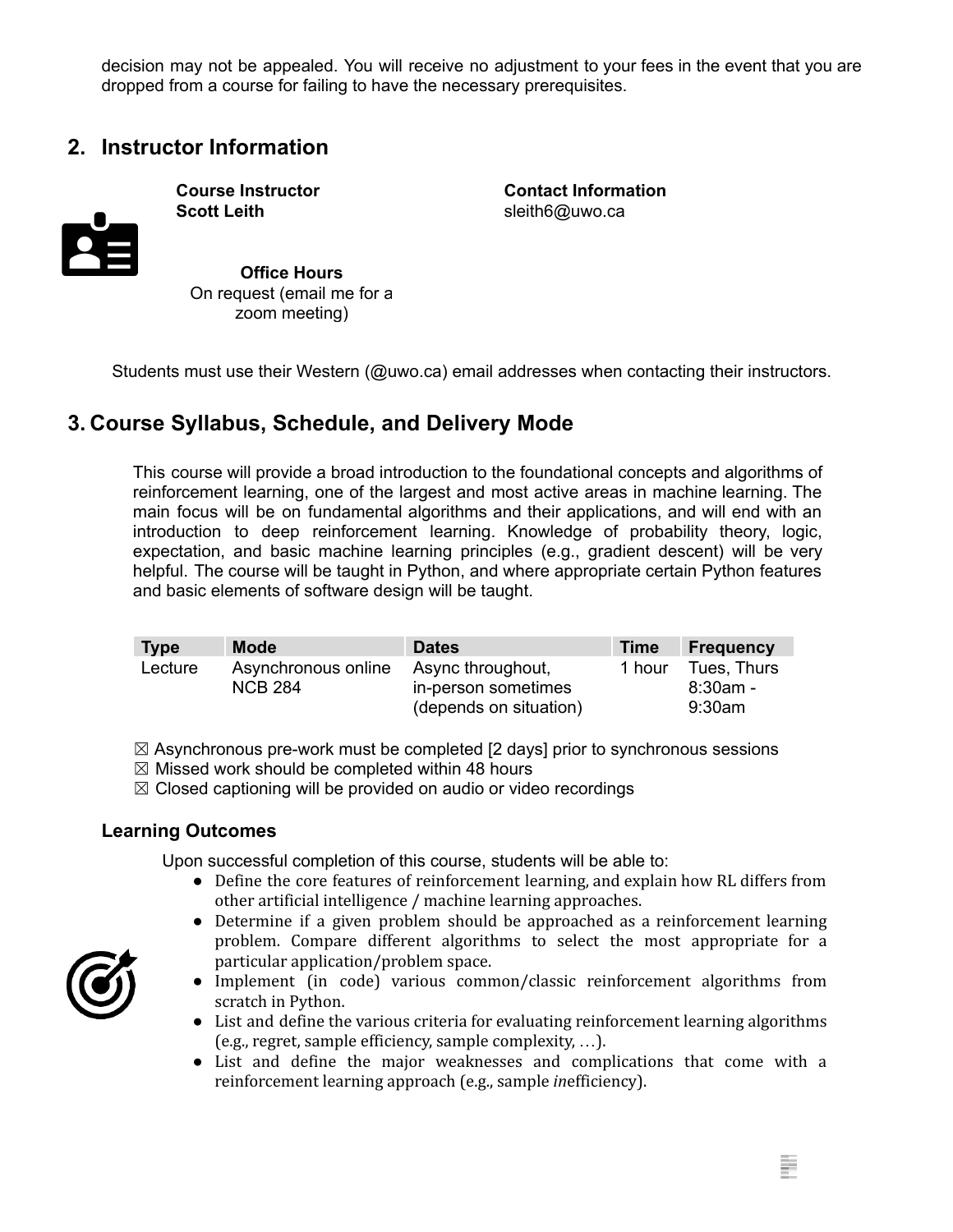#### **Table of Contents and Schedule**

| <b>Week</b>    | <b>Dates</b>  | Topic(s)                                                                         | Reading                          | <b>Notes</b>                                                             |
|----------------|---------------|----------------------------------------------------------------------------------|----------------------------------|--------------------------------------------------------------------------|
| 1              | Jan 11, 13    | Problem definition and key<br>properties, the bandit<br>problem.                 | Chapter 1,<br>Chapter 2          |                                                                          |
| $\overline{2}$ | Jan 18, 20    | <b>Markov Decision</b><br>Processes                                              | $3.1 - 3.5$                      |                                                                          |
| 3              | Jan 25, 27    | Value Functions and<br>Bellman Equations,<br>Planning Via Dynamic<br>Programming | $3.6 - 3.7$<br>Chapter 4         |                                                                          |
| 4              | Feb 1, 3      | Sample-Based Learning,<br><b>Temporal Difference</b><br>Learning                 | $5.1 - 5.4$<br>$6.1 - 6.3$       |                                                                          |
| 5              | Feb 8, 10     | <b>Temporal Difference</b><br>Learning, SARSA,<br>Q-Learning                     | $6.4 - 6.7$                      |                                                                          |
| $6\phantom{1}$ | Feb 15, 17    | <b>MIDTERM</b>                                                                   |                                  | The 15th will be an optional<br>study period where I answer<br>questions |
| 6              | Feb 19-27     | <b>READING WEEK</b>                                                              |                                  | <b>Reading Week</b>                                                      |
| $\overline{7}$ | Mar 1, 3      | Planning, Learning, and<br>Acting                                                | $8.1 - 8.5$                      |                                                                          |
| 8              | Mar 8, 10     | <b>Value Function</b><br>Approximation                                           | 9.1, 9.2, 9.4                    | No Monday class (Family<br>Day)                                          |
| 9              | Mar 15, 17    | Feature Construction,<br><b>Neural Networks</b>                                  | 9.5.0, 9.5.3,<br>9.5.4, 9.6, 9.7 |                                                                          |
| 10             | Mar 22, 24    | <b>Control with Function</b><br>Approximation                                    | 10.1, 10.3                       |                                                                          |
| 11             | Mar 29, 31    | <b>Policy Gradient Methods</b>                                                   | Chapter 13                       |                                                                          |
| 12             | Mar 31, Apr 2 | <b>Experience Replay, Monte</b><br>Carlo Tree Search                             | 8.11<br>Chapter 14<br>Papers TBA | May change to support<br>student final projects                          |
| 13             | Apr 5, 7      | Deep RL                                                                          |                                  | Topics guided by student<br>projects / preferences                       |

#### **Online Participation and Engagement**



 $\boxtimes$  Students are expected to participate and engage with content as much as possible

- $\boxtimes$  Students can post on OWL after watching the recording, or alternatively send an email with their thoughts.
- $\boxtimes$  Students can also participate by interacting in the forums with their peers and instructors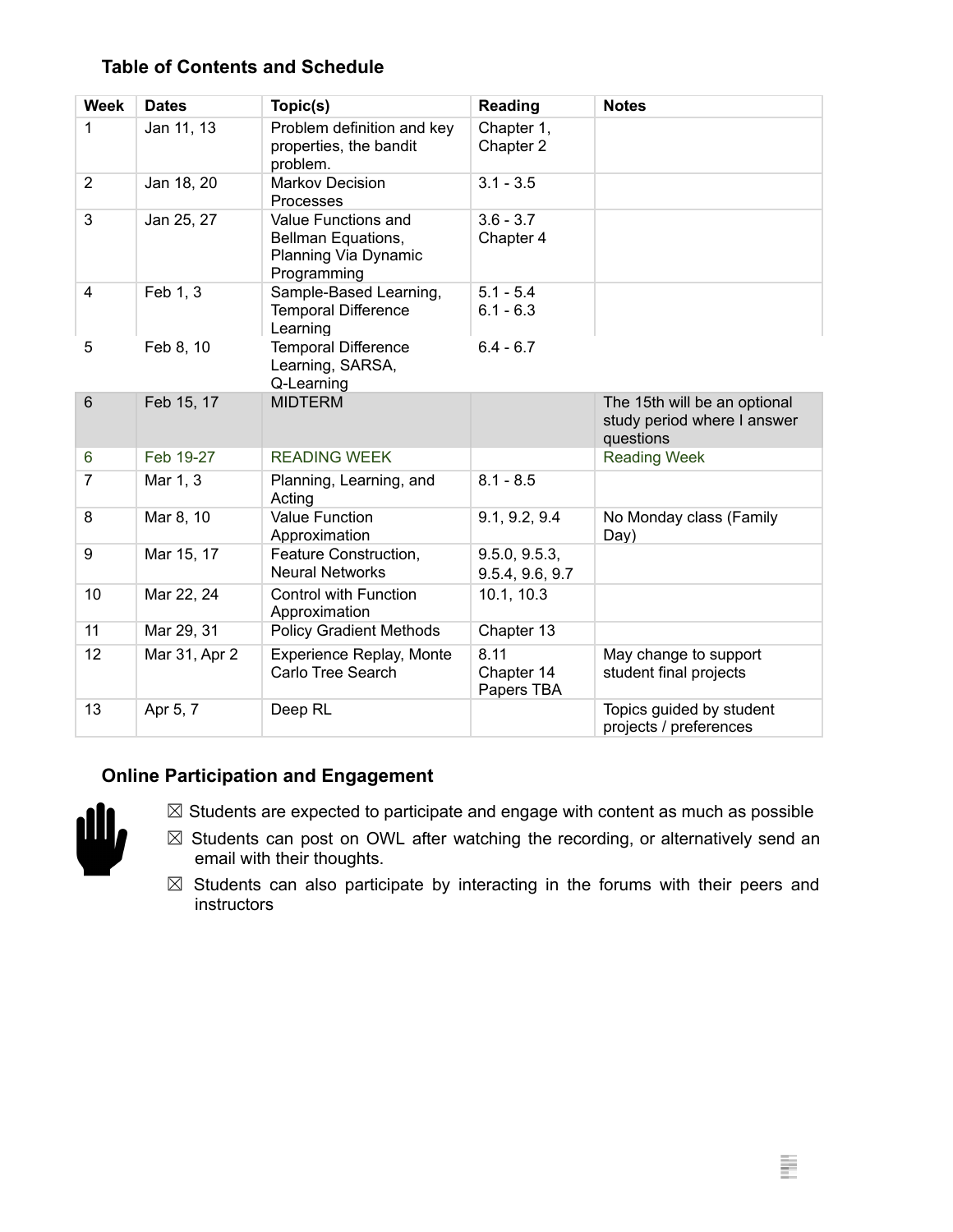## **4. Course Materials**

Sutton, R. S., & Barto, A. G. (2011). Reinforcement learning: An introduction.

This is *the* text on reinforcement learning, written by Richard Sutton and Andrew Barto from the University of Alberta and made available for free online. It is roughly split into two parts: Part 1 covers the fundamentals of reinforcement learning, namely core concepts, multi-armed bandits, dynamic programming, temporal difference (TD) learning, Q-learning, Monte-Carlo techniques, and the classic SARSA and Dyna algorithms. Part 2 delves into function approximation, eligibility traces, and policy gradient methods, while Part 3 covers the conceptual cross-field foundations of reinforcement learning with chapters on psychology, neuroscience, and classic case studies.

Additional readings will be provided through OWL as they arise. A selection of possible readings are listed below:

Smith, L., & Gasser, M. (2005). The development of embodied cognition: Six lessons from babies. *Artificial life*, *11*(1-2), 13-29.

Agrawal, S., & Goyal, N. (2013, February). Thompson sampling for contextual bandits with linear payoffs. In *International Conference on Machine Learning* (pp. 127-135).

Liu, F., Tang, R., Li, X., Zhang, W., Ye, Y., Chen, H., ... & Zhang, Y. (2018). Deep reinforcement learning based recommendation with explicit user-item interactions modeling. *arXiv preprint arXiv:1810.12027*.



Silver, D., Schrittwieser, J., Simonyan, K., Antonoglou, I., Huang, A., Guez, A., ... & Chen, Y. (2017). Mastering the game of go without human knowledge. *Nature*, *550*(7676), 354.

Browne, C. B., Powley, E., Whitehouse, D., Lucas, S. M., Cowling, P. I., Rohlfshagen, P., ... & Colton, S. (2012). A survey of monte carlo tree search methods. *IEEE Transactions on Computational Intelligence and AI in games*, *4*(1), 1-43.

Mnih, V., Kavukcuoglu, K., Silver, D., Graves, A., Antonoglou, I., Wierstra, D., & Riedmiller, M. (2013). Playing atari with deep reinforcement learning. *arXiv preprint arXiv:1312.5602*.

Ye, D., Chen, G., Zhang, W., Chen, S., Yuan, B., Liu, B., ... & Yin, Y. (2020). Towards Playing Full MOBA Games with Deep Reinforcement Learning. *Advances in Neural Information Processing Systems*, *33*.

Dulac-Arnold, G., Mankowitz, D., & Hester, T. (2019). Challenges of real-world reinforcement learning. *arXiv preprint arXiv:1904.12901*.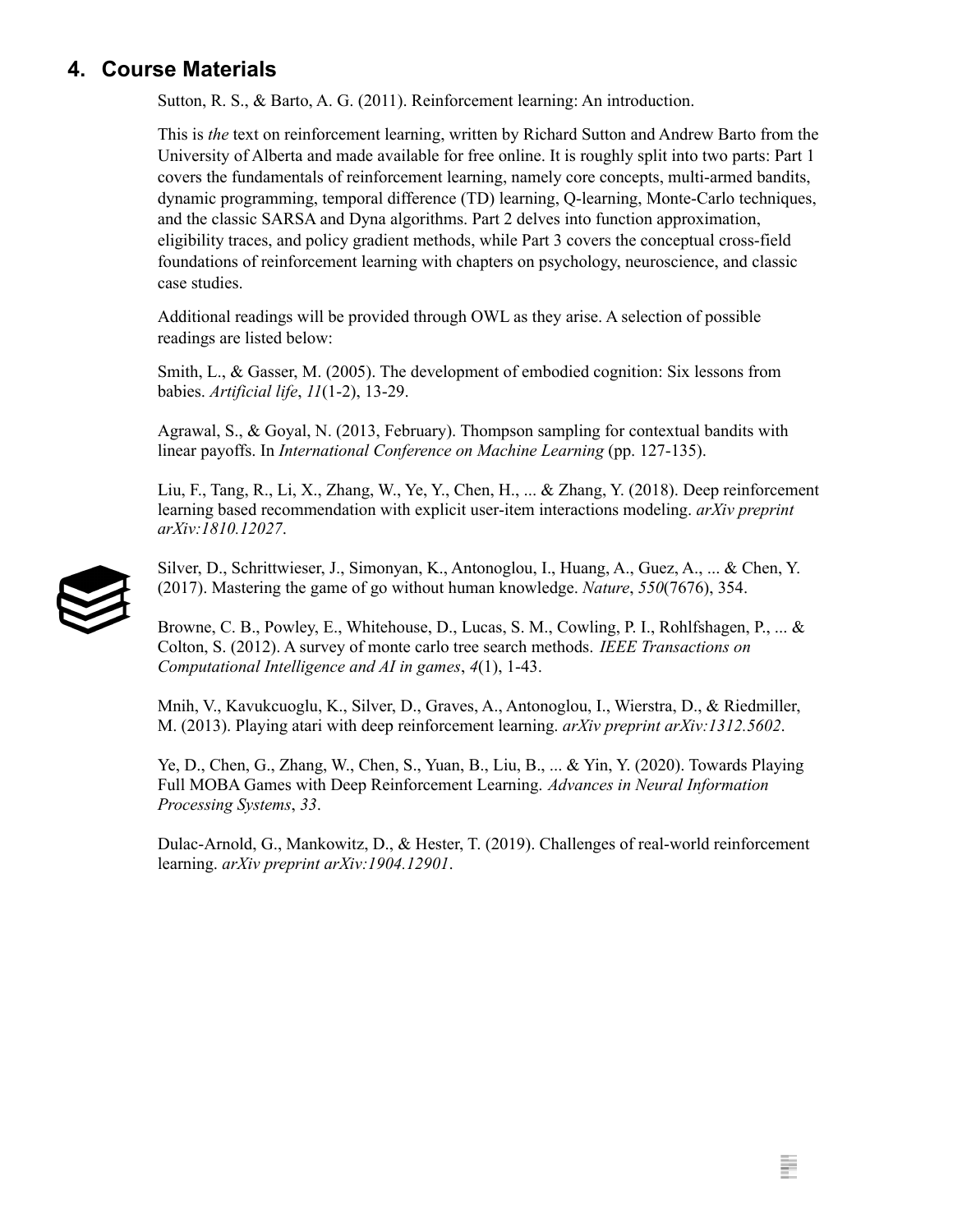Students should check OWL ([http://owl.uwo.ca\)](http://owl.uwo.ca) on a regular basis for news and updates. This is the primary method by which information will be disseminated to all students in the class. Students are responsible for checking OWL on a regular basis.

All course material will be posted to OWL: http://owl.uwo.ca. Any changes will be indicated on the OWL site and discussed with the class.

If students need assistance, they can seek support on the [OWL](https://owlhelp.uwo.ca/students/index.html) Help page. Alternatively, they can contact the Western [Technology](https://wts.uwo.ca/helpdesk/) Services Helpdesk. They can be contacted by phone at 519-661-3800 or ext. 83800.

Google [Chrome](https://www.google.ca/chrome/?brand=CHBD&gclid=CjwKCAjwxLH3BRApEiwAqX9arfg8JaH6fWGASk9bHTkfW_dyBir93A1-TliP-7u1Kguf-WZsoGAPhBoC9NYQAvD_BwE&gclsrc=aw.ds) or [Mozilla](https://www.mozilla.org/en-CA/) Firefox are the preferred browsers to optimally use OWL; update your browsers frequently. Students interested in evaluating their internet speed, please click [here.](https://www.google.com/search?q=internet+speed+test+google&rlz=1C5CHFA_enCA702CA702&oq=internet+speed+test+google&aqs=chrome..69i57j0l7.3608j0j4&sourceid=chrome&ie=UTF-8)

## **5. Methods of Evaluation**

The overall course grade will be calculated as listed below: Programming Assignments 55% Written Assignments 25% Midterm Exam 20% NOTE: NO FINAL EXAM

#### **Accommodated Evaluations**

- **●** Late assessments without illness self-reports will be subject to a late penalty 5%/day
- **●** Late assessments with illness self-reports should be submitted within 24 hours of submission of the last illness self-report
- **●** An assessment cannot be submitted after it has been returned to the class; an alternate assessment will be assigned.
- **●** A make-up test will be offered
- **●** If a make-up assessment is missed, the student will receive an INC and complete the task the next time the course is offered
- **●** If permission to waive the requirement that students receive evaluation on work totaling 15% of their final grade at least three days prior to the deadline for withdrawal without academic penalty has been obtained from the Dean's Office, a statement to this effect must be made.

#### **Rounding of Marks Statement**

Across the Sciences Undergraduate Education programs, we strive to maintain high standards that reflect the effort that both students and faculty put into the teaching and learning experience during this course. All students will be treated equally and evaluated based only on their actual achievement. *Final grades* on this course, irrespective of the number of decimal places used in marking individual assignments and tests, will be calculated to one decimal place and rounded to the nearest integer, e.g., 74.4 becomes 74, and 74.5 becomes 75. Marks WILL NOT be bumped to the next grade or GPA, e.g. a 79 will NOT be bumped up to an 80, an 84 WILL NOT be bumped up to an 85, etc. The mark attained is the mark you achieved, and the mark assigned; requests for mark "bumping" will be denied.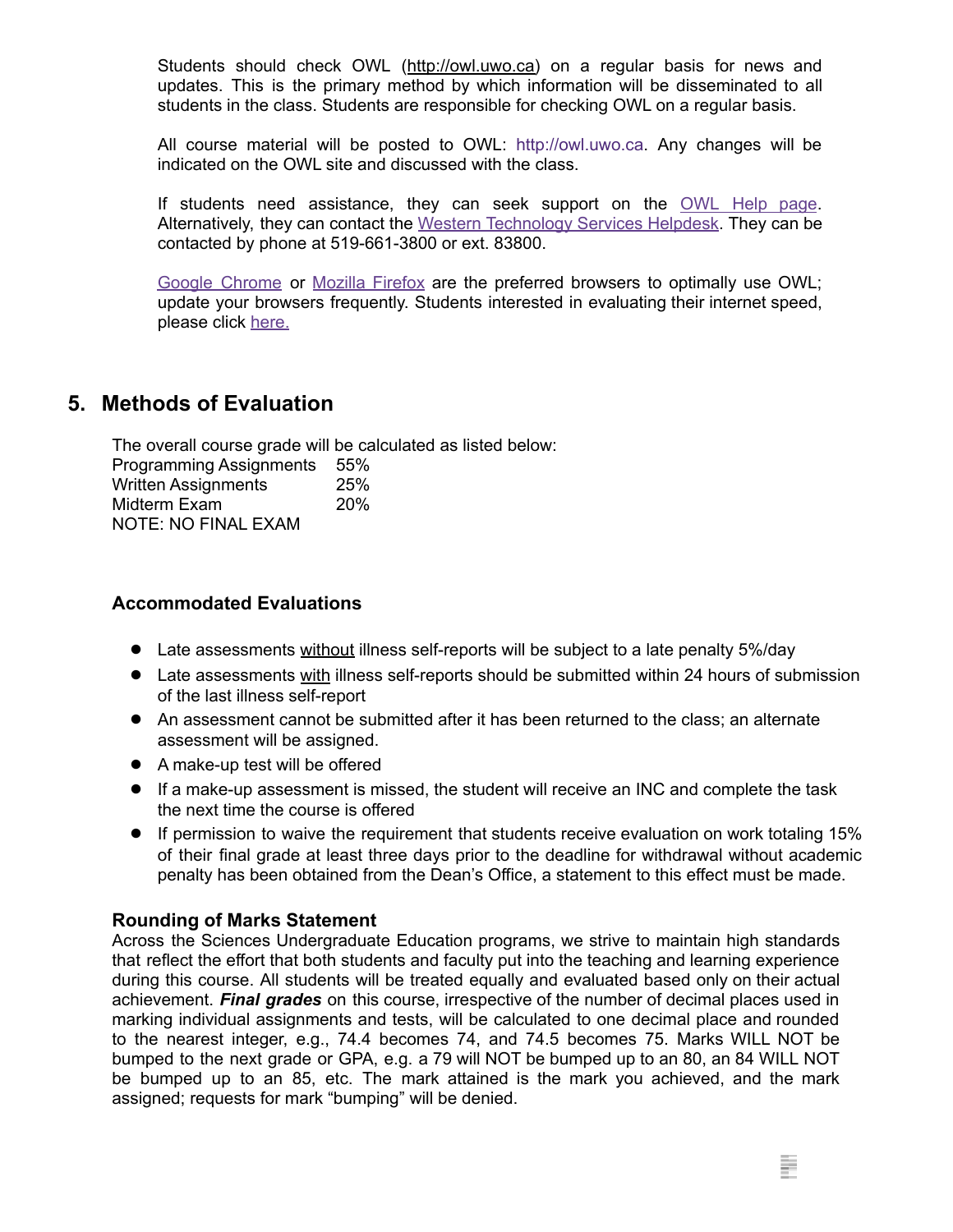## **6. Accommodation and Accessibility**

#### **Accommodation Policies**

Students with disabilities work with Accessible Education (formerly SSD) which provides recommendations for accommodation based on medical documentation or psychological and cognitive testing. The Academic Accommodation for Students with Disabilities policy can be found at:

[https://www.uwo.ca/univsec/pdf/academic\\_policies/appeals/Academic](https://www.uwo.ca/univsec/pdf/academic_policies/appeals/Academic%20Accommodation_disabilities.pdf) Accommodation disabilities.pdf

#### **Academic Consideration for Student Absence**

Students will have up to two (2) opportunities during the regular academic year to use an on-line portal to self-report an absence during the semester, provided the following conditions are met: the absence is no more than 48 hours in duration, and the assessment for which consideration is being sought is worth 30% or less of the student's final grade. Students are expected to contact their instructors within 24 hours of the end of the period of the self-reported absence, unless noted on the syllabus. Students are not able to use the self-reporting option in the following circumstances:

- for exams scheduled by the Office of the Registrar (e.g., December and April exams)
- absence of a duration greater than 48 hours,
- assessments worth more than 30% of the student's final grade,
- if a student has already used the self-reporting portal twice during the academic year

If the conditions for a Self-Reported Absence are *not* met, students will need to provide a Student Medical Certificate if the absence is medical, or provide appropriate documentation if there are compassionate grounds for the absence in question. Students are encouraged to contact their Faculty academic counselling office to obtain more information about the relevant documentation.

Students should also note that individual instructors are not permitted to receive documentation directly from a student, whether in support of an application for consideration on medical grounds, or for other reasons. **All documentation required for absences that are not covered by the Self-Reported Absence Policy must be submitted to the Academic Counselling office of a student's Home Faculty.**

For policy on Academic Consideration for Student Absences - Undergraduate Students in First Entry Programs, see:

[https://www.uwo.ca/univsec/pdf/academic\\_policies/appeals/Academic\\_Consideration\\_for\\_absences.pdf](https://www.uwo.ca/univsec/pdf/academic_policies/appeals/Academic_Consideration_for_absences.pdf) and for the Student Medical Certificate (SMC), see: [http://www.uwo.ca/univsec/pdf/academic\\_policies/appeals/medicalform.pdf](http://www.uwo.ca/univsec/pdf/academic_policies/appeals/medicalform.pdf)

#### **Religious Accommodation**

Students should consult the University's list of recognized religious holidays, and should give reasonable notice in writing, prior to the holiday, to the Instructor and an Academic Counsellor if their course requirements will be affected by a religious observance. Additional information is given in the Western Multicultural Calendar:

<https://multiculturalcalendar.com/ecal/index.php?s=c-univwo>

You may also be eligible to write the Special Exam if you are in a "Multiple Exam Situation" (see [http://www.registrar.uwo.ca/examinations/exam\\_schedule.html](http://www.registrar.uwo.ca/examinations/exam_schedule.html)).

If a student fails to write a scheduled Special Examination, the date of the next Special Examination (if granted) normally will be the scheduled date for the final exam the next time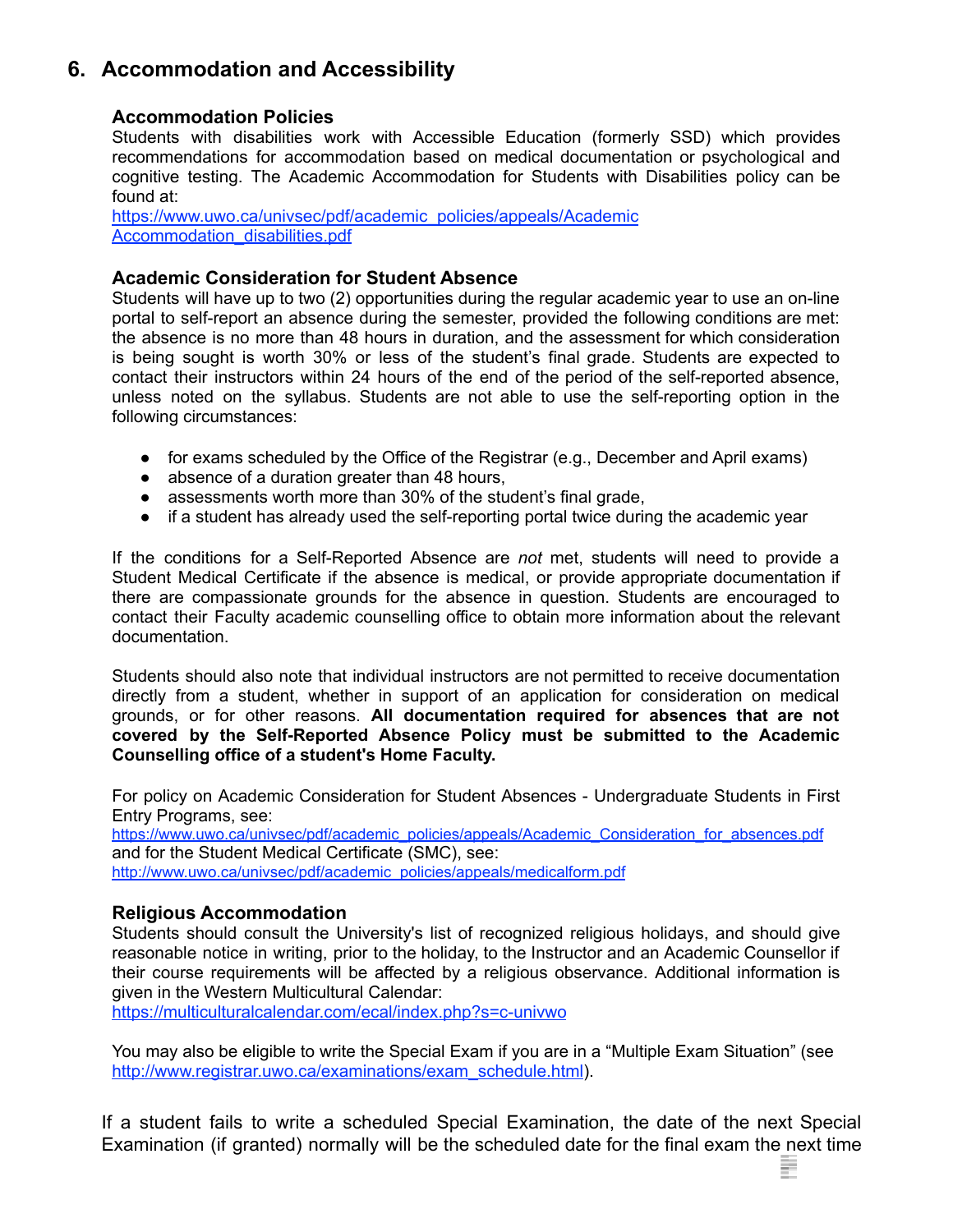this course is offered. The maximum course load for that term will be reduced by the credit of the course(s) for which the final examination has been deferred. See Academic Calendar for details (under [Special Examinations](https://www.westerncalendar.uwo.ca/PolicyPages.cfm?Command=showCategory&PolicyCategoryID=5&SelectedCalendar=Live&ArchiveID=#SubHeading_70)).

## **7. Academic Policies**

The website for Registrarial Services is <http://www.registrar.uwo.ca>.

In accordance with policy, [http://www.uwo.ca/its/identity/activatenonstudent.html,](http://www.uwo.ca/its/identity/activatenonstudent.html) the centrally administered e-mail account provided to students will be considered the individual's official university e-mail address. It is the responsibility of the account holder to ensure that e-mail received from the University at his/her official university address is attended to in a timely manner.

#### **All of the remote learning sessions for this course will be recorded.**

The data captured during these recordings may include your image, voice recordings, chat logs and personal identifiers (name displayed on the screen). The recordings will be used for educational purposes related to this course, including evaluations. The recordings may be disclosed to other individuals participating in the course for their private or group study purposes. Please contact the instructor if you have any concerns related to session recordings.

Participants in this course are not permitted to record the sessions, except where recording is an approved accommodation, or the participant has the prior written permission of the instructor.

**Scholastic offences** are taken seriously and students are directed to read the appropriate policy, specifically, the definition of what constitutes a Scholastic Offence, at the following Web site:

[http://www.uwo.ca/univsec/pdf/academic\\_policies/appeals/scholastic\\_discipline\\_undergrad.pdf.](http://www.uwo.ca/univsec/pdf/academic_policies/appeals/scholastic_discipline_undergrad.pdf)

All required papers may be subject to submission for textual similarity review to the commercial plagiarism detection software under license to the University for the detection of plagiarism. All papers submitted for such checking will be included as source documents in the reference database for the purpose of detecting plagiarism of papers subsequently submitted to the system. Use of the service is subject to the licensing agreement, currently between The University of Western Ontario and Turnitin.com (http://www.turnitin.com).

Computer-marked multiple-choice tests and exams may be subject to submission for similarity review by software that will check for unusual coincidences in answer patterns that may indicate cheating.

Completion of this course will require you to have a reliable internet connection and a device that meets the technical requirements for this service. Information about the technical requirements are available at the following link: <https://www.proctortrack.com/tech-requirements/>

Tests and examinations in this course will be conducted using Zoom. You will be required to keep your camera on for the entire session, hold up your student card for identification purposes, and share your screen with the invigilator if asked to do so at any time during the exam. The exam session will **not** be recorded.\*

More information about the use of Zoom for exam invigilation is available in the Online Proctoring Guidelines at the following link: